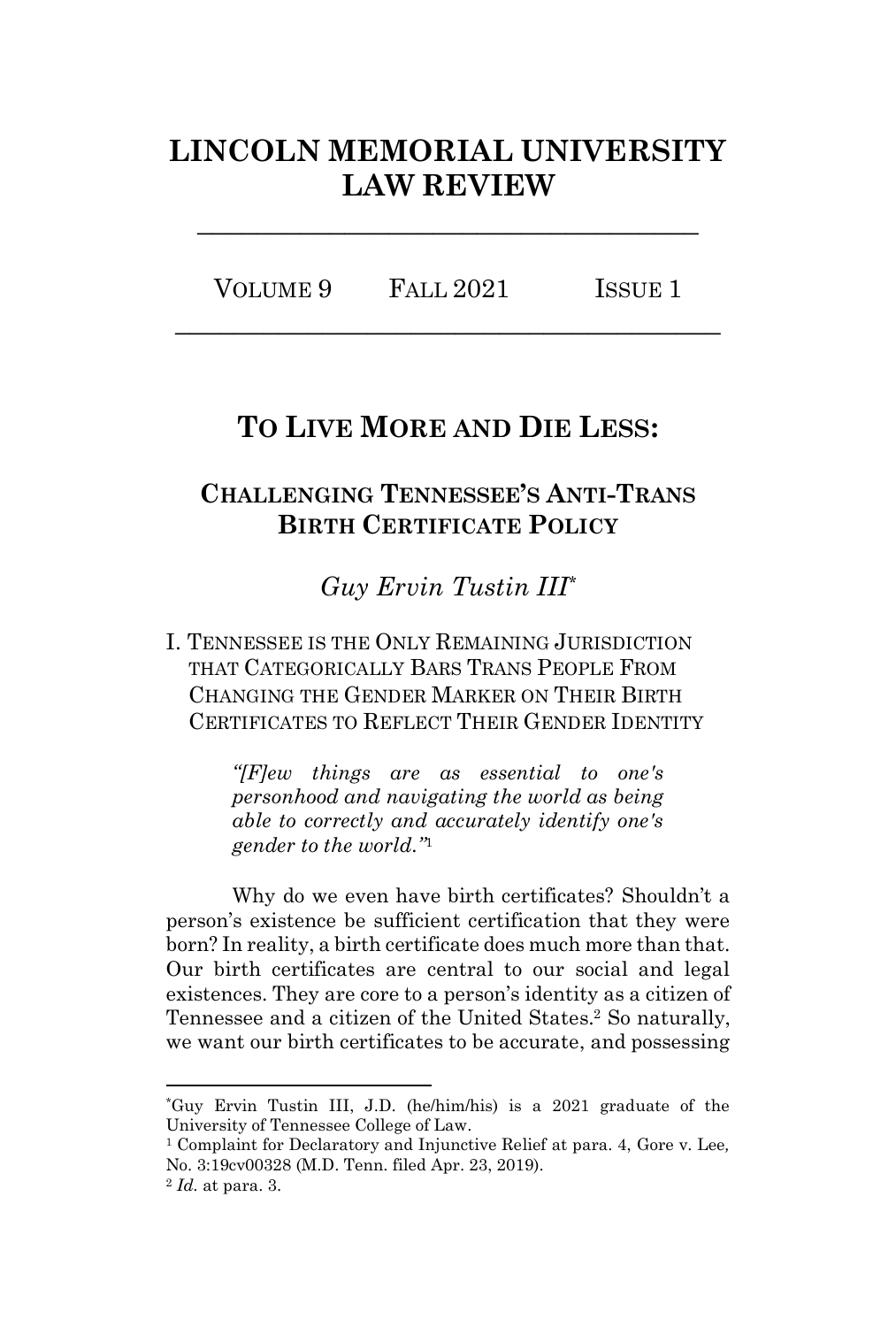a birth certificate that is consistent with a person's gender identity<sup>3</sup> is essential to basic social and economic well-being.<sup>4</sup> Having identification that matches lived gender is "incredibly vital[,] as one's legal gender designation has the potential to impact many areas of life: the ability to marry, the ability to travel, the ability to inherit, insurance coverage, one's enrollment in the draft, where one might be incarcerated, and more."<sup>5</sup> Each of these requires accurate documentation that reflects a person's true identity.<sup>6</sup>

Birth certificates with inaccurate gender markers expose trans<sup>7</sup> people to potentially harmful disclosure of their transgender status. The disclosures subject trans people to pervasive violence, harassment, and discrimination.<sup>8</sup> Trans people experience trauma and hardships throughout their lives, "being turned away or terminated from employment, denied equal access to public accommodations and health services, or harassed or attacked for being who they are. Having an ID that reflects and substantiates one's gender identity gives trans people agency over when and whether to disclose their gender history."<sup>9</sup> So, what happens when a person is born in Tennessee and the gender assigned on their birth certificate does not correctly

<sup>3</sup> "Gender identity" refers to every "person's basic sense of [gender]," and is a "deeply felt, core component of a person's identity." Everyone has a gender identity – not just transgender people. Gender identity may be congruent or incongruent with the doctor's determination of sex made at the time of birth. M. Dru Levasseur, *Gender Identity Defines Sex: Updating the Law to Reflect Modern Medical Science is Key to Transgender Rights*, 39 VT. L. REV. 943, 951 (2015).

<sup>4</sup> Complaint for Declaratory and Injunctive Relief, *supra* note 1, at para. 3.

<sup>5</sup> Leslie Dubois-Need & Amber Kingery, *Transgendered in Alaska: Navigating the Changing Legal Landscape for Change of Gender Petitions*, 26 ALASKA L. REV. 239, 241 (2009).

<sup>6</sup> Complaint for Declaratory and Injunctive Relief, *supra* note 1, at para. 3.

<sup>7</sup> Author uses the terms "trans" and "transgender" interchangeably to identify persons whose gender assigned at birth does not accurately reflect their gender identity.

<sup>8</sup> Levasseur, *supra* note 3 at 946-47.

<sup>9</sup> Anna James (AJ) & Neuman Wipfler, *Identity Crisis: The Limitations of Expanding Government Recognition of Gender Identity and the Possibility of Genderless Identity Documents*, 39 HARV. J. L. & GENDER 491, 496-97 (2016).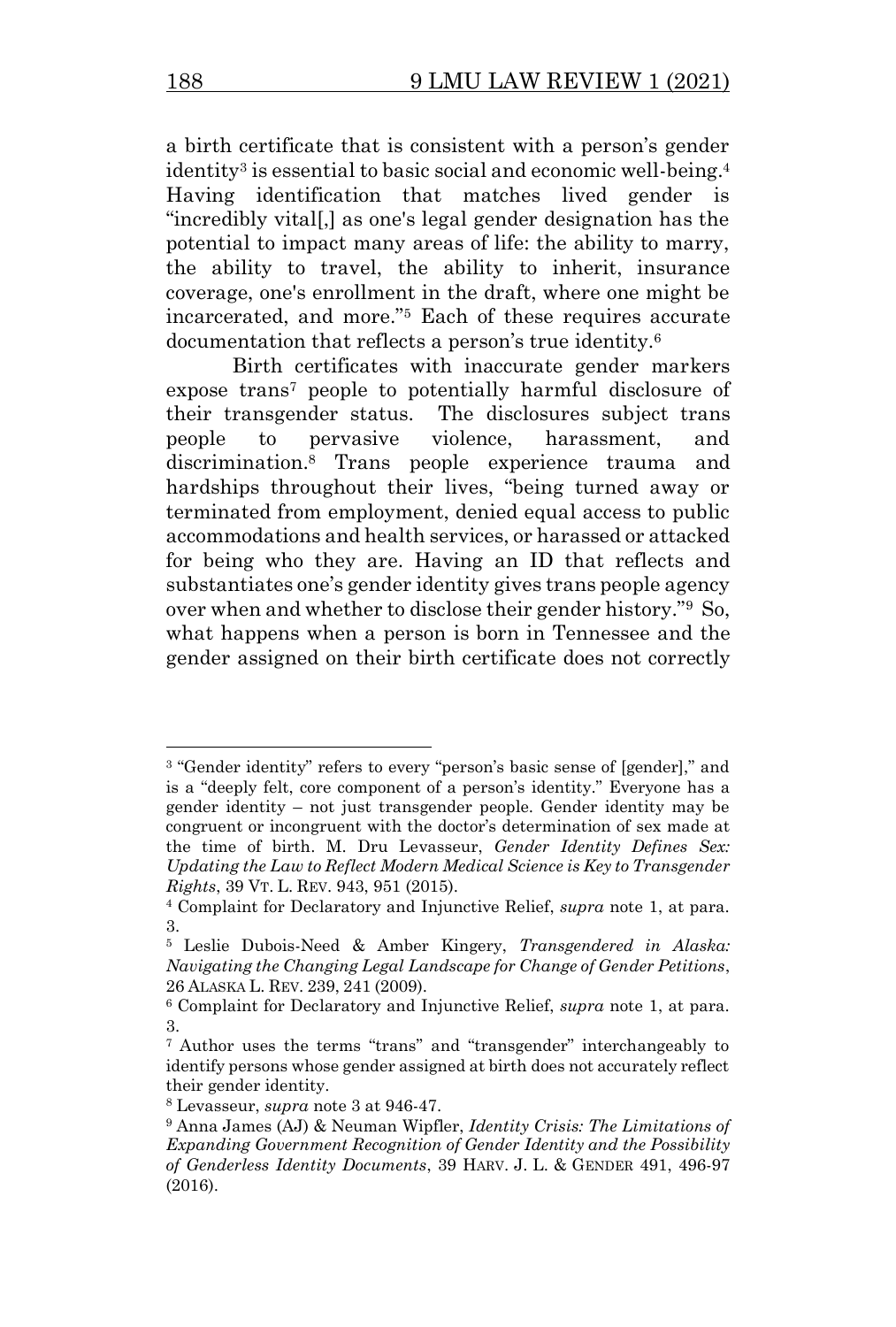or accurately identify their gender identity? They're stuck with it.<sup>10</sup>

Tennessee is the only remaining jurisdiction that categorically bars trans people from changing the gender marker on their birth certificates to reflect their gender identity.<sup>11</sup> Tennessee's prohibition is explicit; section 68-3- 203(d) states, "[T]he sex of an individual shall not be changed on the original certificate of birth as a result of sex-change surgery." $12$  In contrast, Tennessee allows cisgender $13$  people to correct the sex listed on their birth certificates.<sup>14</sup> In effect, this prohibition deprives trans people born in Tennessee of access to birth certificates they can use without unnecessary invasions of privacy and stigma but provides cisgender people with accurate birth certificates reflecting a gender consistent with their identity.<sup>15</sup>

Tennessee is an extreme outlier when it comes to anti-trans birth certificate policies. According to an interactive infographic supplied by the Movement Advancement Project (MAP), thirteen states allow their residents to mark male, female, or X on their birth certificates.<sup>16</sup> Twenty-four states, one territory, and D.C. will issue a new birth certificate without a court order and do not require gender confirmation surgery.<sup>17</sup> Although there are fourteen additional states and a territory that will permit trans people to change their gender marker, they require proof that the person has undergone gender confirmation surgery.<sup>18</sup> While some states legislate these inclusive birth certificate policies, other states require judicial intervention by Federal Courts. Ohio is the most recent state to lose its

<sup>10</sup> *See* TENN. CODE ANN. § 68-3-203(d) (2021).

<sup>11</sup> Identity DOCUMENT LAWS AND POLICIES, https://www.lgbtmap. org/equality-maps/identity\_document\_laws (last visited Sep. 10, 2021).

<sup>12</sup> TENN. CODE ANN. § 68-3-203(d) (2021).

<sup>&</sup>lt;sup>13</sup> "Cisgender" is used to describe people whose gender assigned at birth accurately reflects their gender identity. *Cisgender*, ATTORNEY'S DICTIONARY OF MEDICINE (2021).

<sup>14</sup> Complaint for Declaratory and Injunctive Relief, *supra* note 1, at para. 5.

<sup>15</sup> *Id*.

<sup>16</sup> IDENTITY DOCUMENT LAWS AND POLICIES, *supra* note 11.

<sup>17</sup> *Id*.

<sup>18</sup> *Id*.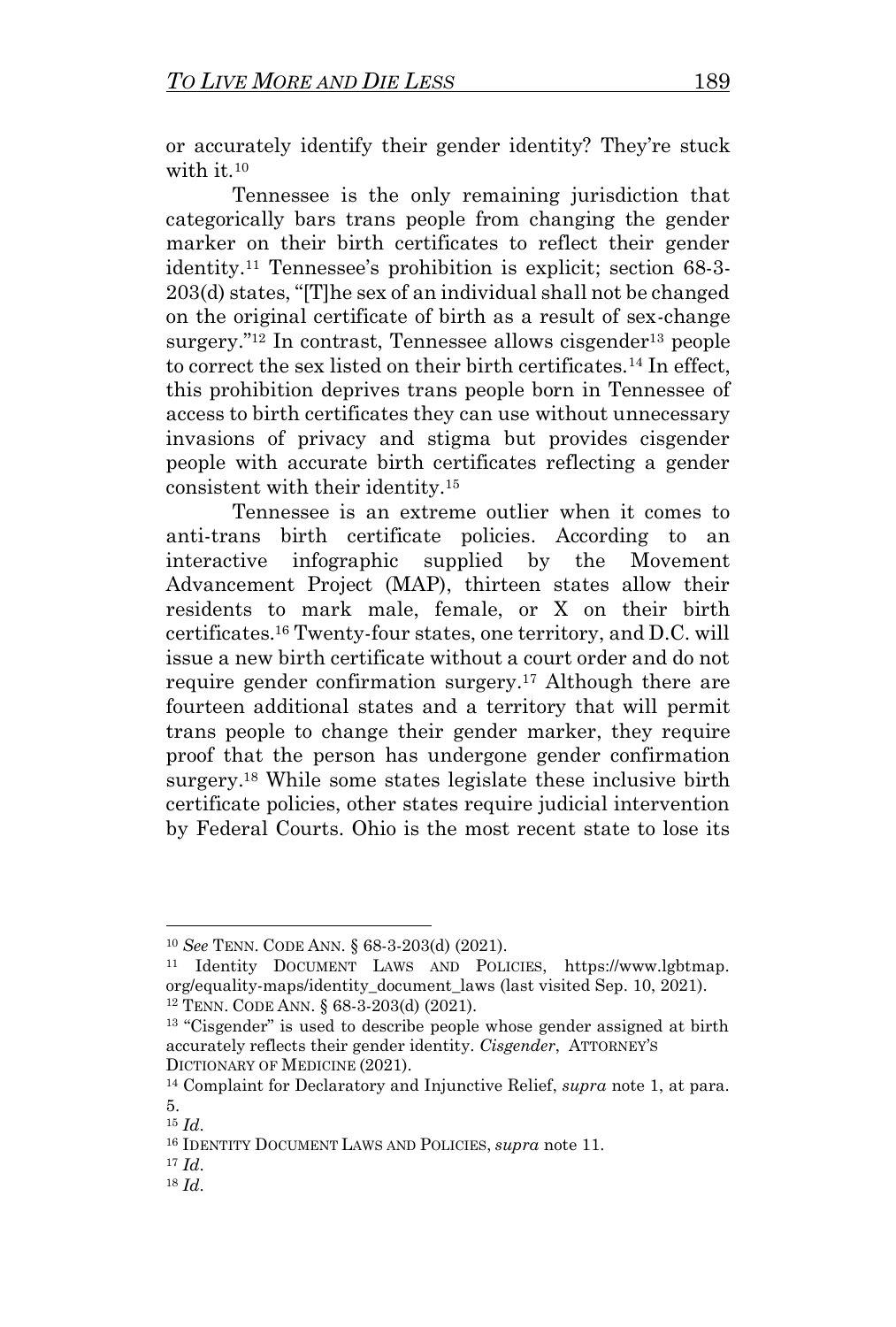anti-trans birth certificate policy.<sup>19</sup> A lawsuit filed in 2018, *Ray v. Himes,* survived a Motion to Dismiss in 2019<sup>20</sup> and the Court ultimately decided against the State.<sup>21</sup> In the Opinion and Order, United States District Judge Michael H. Watson found that Ohio's policy "resembles the sort of discrimination-based legislation struck down under the equal protection clause . . . as nothing more than a Policy 'born of animosity toward the class of person affected' that has 'no rational relation to a legitimate government purpose.'"<sup>22</sup> Will Tennessee be next?

That is for the United States District Court in the Middle District of Tennessee to decide. In 2019, Plaintiffs, trans persons born in the State of Tennessee, sued Governor Bill Lee and Commissioner of the Department of Health for their enforcement of the State's anti-trans birth certificate policy.<sup>23</sup> This comment studies that case, *Kayla Gore; Jason Scott; L.G.; and K.N. v. William Byron Lee et al*., by introducing the parties, summarizing, analyzing, and discussing the litigation strategies, and reflecting on where the case is situated and how significant the lawsuit is to civil rights litigation.

II. GORE V. LEE: BACKGROUND, PARTIES, AND SUMMARY

#### A. KAYLA GORE AND HER FIGHT FOR TRANSGENDER **RIGHTS**

*"One of the most significant pieces of paper we have"<sup>24</sup>* - *Kayla Gore*

<sup>19</sup> *See* Samy Nemir, *VICTORY! Transgender Ohioans to Get Their Day in Court in Lawsuit Against the State*, LAMBDA LEGAL (Sep. 12, 2019), https://www.lambdalegal.org/news/oh\_20190912\_victory-trans-ohioansget-day-in-court.

<sup>20</sup> *See id.*

<sup>21</sup> Ray v. McCloud, 507 F. Supp. 3d 925, 928 (S.D. Ohio 2020).

<sup>22</sup> *Id.* at 940 (quoting Romer v. Evans, 517 U.S. 620, 634 (1996)..

<sup>23</sup> Complaint for Declaratory and Injunctive Relief, *supra* note 1.

<sup>24</sup> Molly Sprayregen, *Activist Kayla Gore is Building Tiny Homes for Trans Women of Color*, FORBES (Feb. 19, 2021, 5:09 PM), https://www.forbes. com/sites/mollysprayregen/2021/02/19/activist-kayla-gore-is-buildingtiny-homes-for-trans-women-of-color/?sh=66b9a93f5a5e.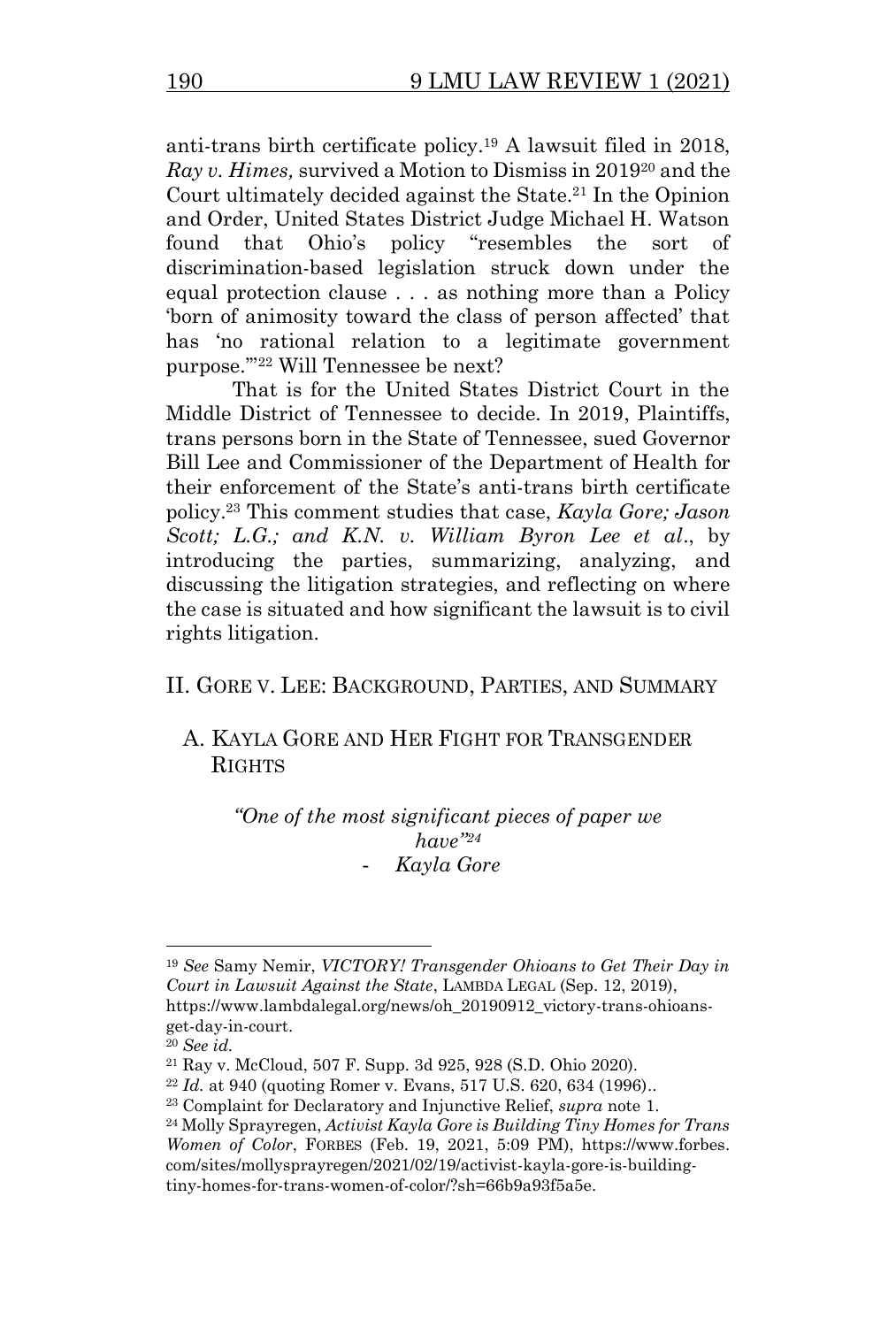Allow me to introduce you to Kayla Gore; Ms. Gore was born in Memphis, Tennessee, and still lives there. <sup>25</sup> She is a trans woman and life-long advocate for lesbian, gay, bisexual, transgender, and queer (LGBTQ) rights.<sup>26</sup> Kayla dedicated her career to lifting barriers for LGBTQ people in the south by organizing and coordinating roles with regionally based organizations.<sup>27</sup> These organizations focus on facilitating the participation of LGBTQ people fully in their economic, social, and political life.<sup>28</sup>

Today you'll find Kayla doing that same work at her organization, My Sistah's House, as the Executive Director.<sup>29</sup> What started with Kayla providing temporary housing for trans adults in her own home five years ago has evolved into an organization dedicated to providing emergency housing for trans people in need.<sup>30</sup> But that need is great; according to the National Center for Transgender Equality, "one in five trans people have experienced homelessness."<sup>31</sup> That's why "My Sistah's House" has purchased a 30-acre plot of land and plans to build twenty tiny homes; the first two homes will finish construction in April of 2021.<sup>32</sup>

Gore is also a lead plaintiff in the lawsuit challenging Tennessee's birth certificate policy.<sup>33</sup> Kayla's identity documents, including her Tennessee identification card, voter registration card, and social security records, reflect her name and gender consistent with her gender identity.<sup>34</sup> The only exception is her birth certificate<sup>35</sup> because Tennessee's birth certificate policy explicitly prohibits her from changing her gender marker.<sup>36</sup> For Kayla, the significance of having inaccurate birth certificate documents is paramount, as "[a birth certificate is] one of the most

<sup>26</sup> *Id.*

<sup>28</sup> *Id.*

<sup>30</sup> *Id.*

<sup>31</sup> *Id.*

<sup>32</sup> *Id.*

<sup>33</sup> *Id.*

<sup>35</sup> *Id.*

<sup>25</sup> *Meet the Plaintiffs Challenging Tennessee's Discriminatory Birth Certificate Policy Against Transgender People*, LAMBDA LEGAL, https://www.lambdalegal.org/gore-v-lee-tn-plaintiffs (last visited Mar. 21, 2021) [hereinafter *Meet the Plaintiffs*].

<sup>27</sup> *Id.* 

<sup>29</sup> Sprayregen, *supra* note 24.

<sup>34</sup> *Meet the Plaintiffs, supra* note 25.

<sup>36</sup> TENN. CODE ANN. § 68-3-203(d) (2021).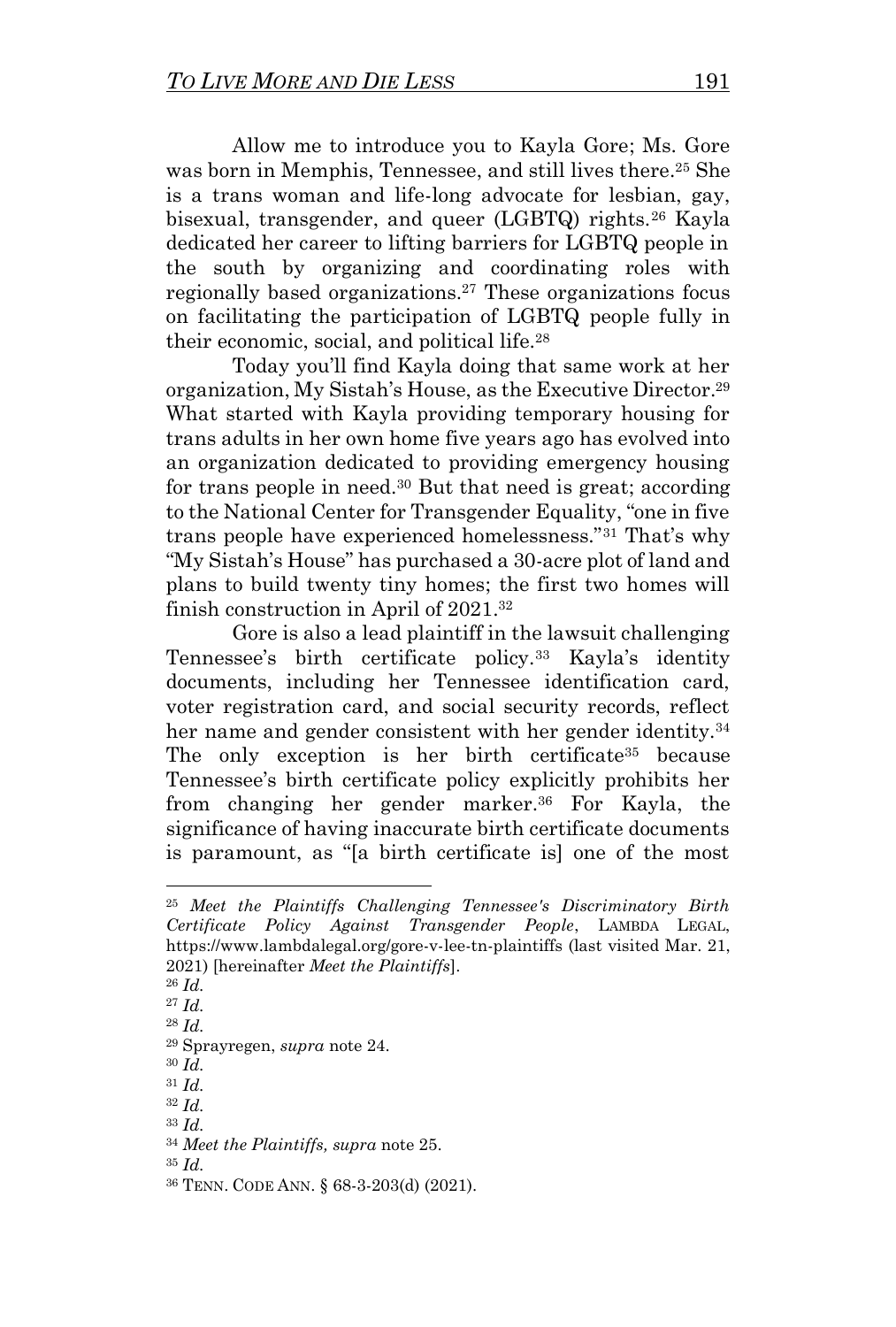significant pieces of paper we have, we can't change it on there and that's a real concern for me as an advocate."<sup>37</sup> She's not alone.

Jason Scott, another lead plaintiff, is a 47-year old trans man who was also born in Memphis, Tennessee.<sup>38</sup> Mr. Scott currently lives in Seattle, Washington, where he works as a respiratory therapist in a hospital. <sup>39</sup> Jason corrected his identity documents, including his driver's license, to accurately reflect his name and gender identity in 1995.<sup>40</sup> But, because of Tennessee's policy, he cannot change the gender marker on his Tennessee birth certificate. Jason joins Kayla and two other plaintiffs who have chosen to proceed under pseudonyms L.G. and K.N., as named plaintiffs. <sup>41</sup> The unnamed plaintiffs would effectively represent every trans person born in the State of Tennessee.

#### B. TENNESSEE'S GOAL TO MAINTAIN THE STATUS QUO

William Lee, known colloquially as Bill Lee, is the Republican Governor of Tennessee and named in his official capacity as the defendant in this case.<sup>42</sup> Although not independently responsible for the existence of the birth certificate policy, Governor Lee must execute the laws of the state.<sup>43</sup> Governor Lee is well known for his conservative and often controversial policies. In 2020 Governor Lee signed a bill allowing adoption agencies to deny gay couples.<sup>44</sup> A spokesperson for Governor Lee stated, "[T]he governor believes that protection of rights is important, especially religious liberty." <sup>45</sup> The spokesperson said that Governor Lee signed the bill because it is "centered around protecting the religious liberty of Tennesseans."<sup>46</sup> In February of 2021,

<sup>37</sup> Sprayregen, *supra* note 24.

<sup>38</sup> *Meet the Plaintiffs, supra* note 25.

<sup>39</sup> *Id.*

<sup>40</sup> *Id.*

<sup>41</sup> Complaint for Declaratory and Injunctive Relief, *supra* note 1.

<sup>42</sup> *Id.* at 1.

<sup>43</sup> *Id.* at 6.

<sup>44</sup> Joel Ebert, *Tennessee Gov. Bill Lee signs bill allowing adoption agencies to deny gay couples*, USA TODAY (Jan. 25, 2020, 12:43 AM), https://www.usatoday.com/story/news/nation/2020/01/24/tennessee-gayadoption-gov-bill-lee-signs-anti-lgbt-measure/4570788002/.

<sup>45</sup> *Id.* <sup>46</sup> *Id.*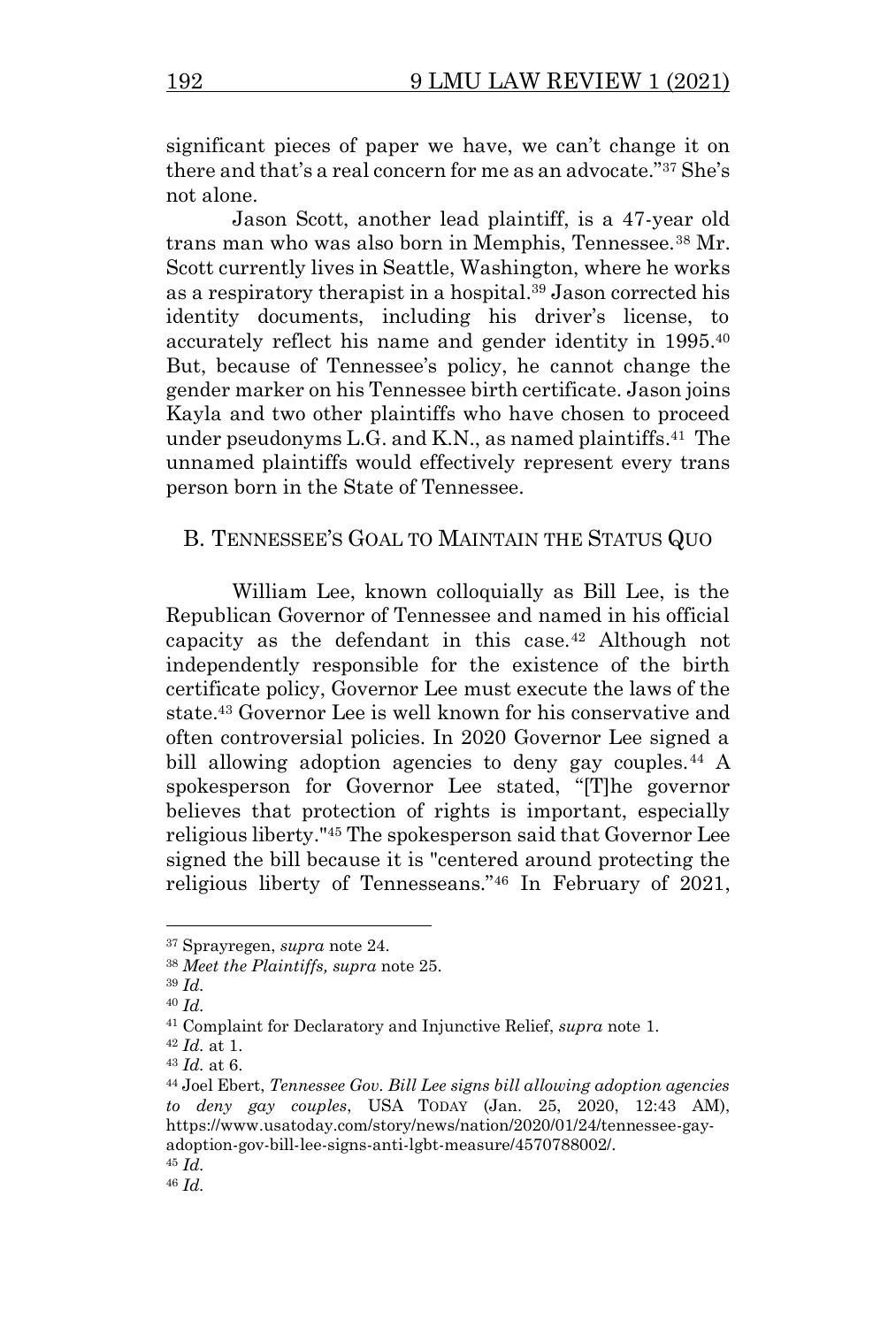Governor Lee scrutinized the idea of trans athletes competing in women's sports, saying, "I do believe that transgenders participating in women's sports, it will ruin the opportunity for girls to earn scholarships it will put a glass ceiling back where there hasn't been one. I think it will destroy women's sports."<sup>47</sup> Suffice it to say, based on Governor Lee's track record, the likelihood is high that his beliefs align with the legislators who are responsible for drafting the anti-trans birth certificate policy. Commissioner Lisa Piercy is not as well-known, except that she is the Commissioner for the Tennessee Department of Health.<sup>48</sup> Commissioner Piercy is responsible for enforcing vital records laws in her official capacity, including the Vital Records Act.<sup>49</sup>

### C. GORE'S GOAL TO END TENNESSEE'S BIRTH CERTIFICATE POLICY

Plaintiffs request the Court to permanently enjoin the Defendants from enforcing Tennessee's Birth Certificate Policy,<sup>50</sup> to permit Trans people born in Tennessee to correct their birth certificates to list their gender identity accurately, <sup>51</sup> and to issue corrected birth certificates to the named plaintiffs immediately. <sup>52</sup> Plaintiffs also requested reasonable fees, including attorneys' fees.<sup>53</sup>

#### III. ANALYZE THE LITIGATION

Two years after filing the initial Complaint, *Gore, v. Lee,* is still in its infancy*.* And with a protective order in place, some filings are irretrievable.<sup>54</sup> However, inasmuch that Tennessee is the last jurisdiction with a statute or policy

<sup>47</sup> John Madewell, *Update: TN Gov. Lee: Letting transgender athletes play "will destroy women's sports"*, NEWS CHANNEL 9 ABC (Feb. 9, 2021), https://newschannel9.com/news/local/controversial-transgender-athleticsbill-moves-forward-in-tennessee-house.

<sup>48</sup> Complaint for Declaratory and Injunctive Relief, *supra* note 1, at para. 20.

<sup>49</sup> *Id.*

<sup>50</sup> *Id.* at para. b.

<sup>51</sup> *Id.* at para. c.

<sup>52</sup> *Id.* at para. d.

<sup>53</sup> *Id.* at para. e.

<sup>54</sup> Gore v. Lee, No. 3:19cv328 (M.D. Tenn. filed Apr. 23, 2019.)*.*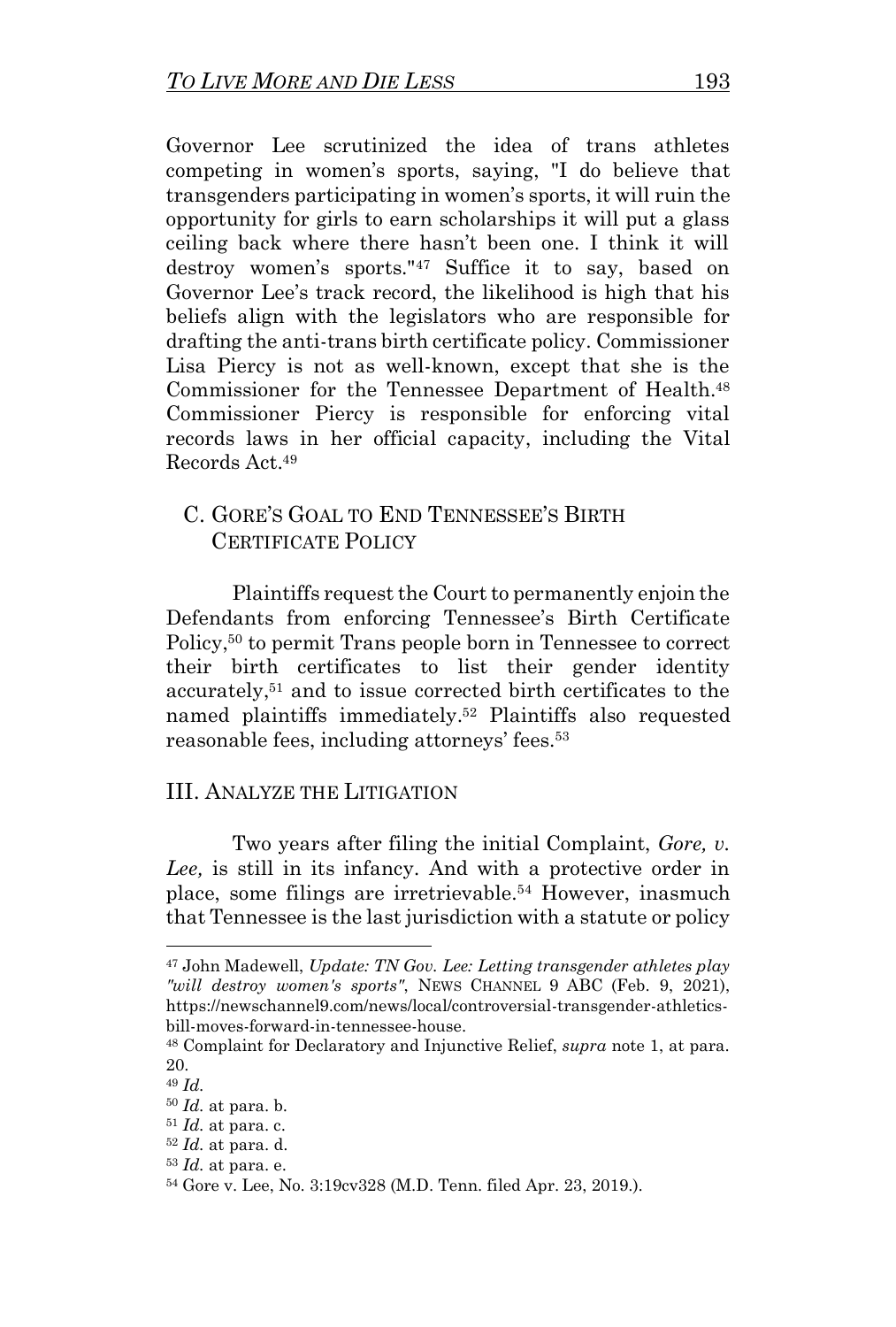that directly prohibits trans people from correcting their birth certificate gender markers,<sup>55</sup> counsel for Plaintiffs had several compelling legal theories and documents to reference.

### A. PUERTO RICO COURTS HAVE FOUND FORCED DISCLOSURE OF TRANSGENDER STATUS IS A VIOLATION OF AN INDIVIDUAL'S RIGHT TO PRIVACY

For instance, in Puerto Rico, Plaintiffs raised a Fourteenth Amendment right to privacy argument.<sup>56</sup> Under this theory, Plaintiffs argued that the inability to correct the gender marker on their birth certificates violated their decisional privacy because it forced them to disclose their transgender status.<sup>57</sup> Persuasive? Judge Cerezo thought so. "The Supreme Court recognizes that 'a constitutional right to privacy is now well established.'"<sup>58</sup> Within that doctrine exists informational privacy, which "include[s] 'the individual interest in avoiding the disclosure of personal matters . . . .'" <sup>59</sup> Puerto Rico's policies permitting trans people to correct their name while prohibiting them from correcting their gender exposed them to a substantial risk of stigma, discrimination, intimidation, violence, and danger.<sup>60</sup> The Court ultimately held that "forced disclosure of transgender status violates the constitutional right to decisional privacy." <sup>61</sup> Traction in Puerto Rico undoubtedly led to advocates filing a similar case challenging Ohio's policy that effectively placed trans Ohioans in the same position.

<sup>55</sup> IDENTITY DOCUMENT LAWS AND POLICIES, *supra* note 11.

<sup>56</sup> *See* Gonzalez v. Nevares, 305 F. Supp. 3d 327, 332 (D. P.R. 2018).

<sup>57</sup> *Id.* at 333.

<sup>58</sup> *Id.* at 332 (quoting Daury v. Smith, 842 F.2d 9, 13 (1st Cir. 1988)) (referring to Roe v. Wade, 410 U.S. 113 (1973)); Griswold v. Connecticut, 381 U.S. 479 (1965)).

<sup>59</sup> *Gonzalez,* 305 F. Supp. 3d at 333 (quoting Daury, 842 F.2d at 13) (citing Whalen v. Roe, 429 U.S. 589, 599 (1977)).

<sup>60</sup> Gonzalez*,* 305 F. Supp. 3d at 333.

<sup>61</sup> *Id.*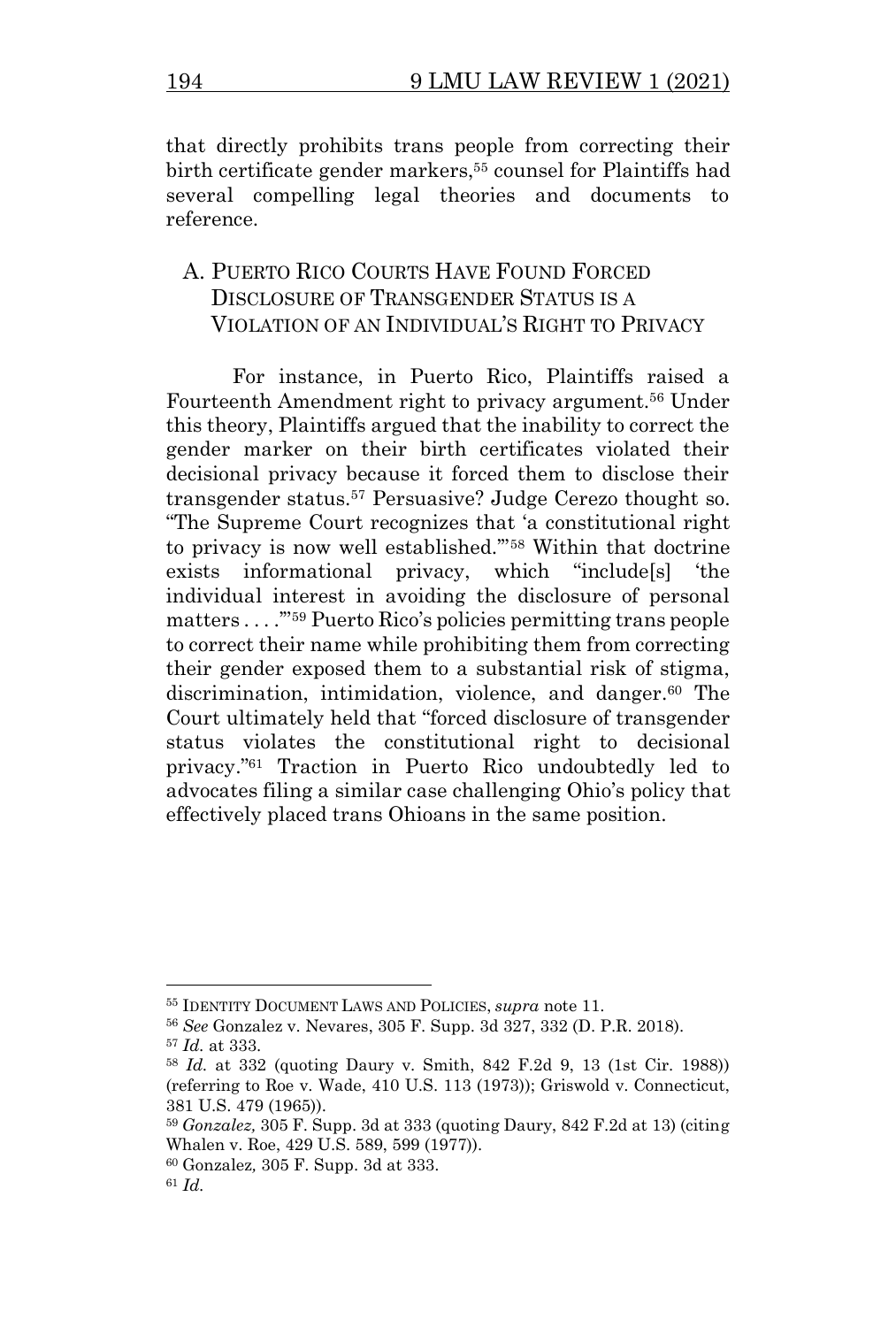## B. OHIO COURTS RULE THAT OHIO'S BIRTH CERTIFICATE POLICY VIOLATES AN INDIVIDUALS' RIGHT TO PRIVACY AND THE EQUAL PROTECTION CLAUSE UNDER THE FOURTEENTH AMENDMENT

Advocates in Ohio built on the legal arguments raised by those in Puerto Rico. In *Ray v. Director, Ohio Department of Health*, legal advocates also raised the Constitutional right to privacy, but they didn't stop there.<sup>62</sup> Ohio Plaintiffs also raised an Equal Protection Clause violation and a First Amendment Freedom of Speech violation. <sup>63</sup> The First Amendment of the Constitution provides that states "shall make no law . . . abridging the freedom of speech."<sup>64</sup> Ohio Plaintiffs argued that Ohio's birth certificate policy violates the First Amendment, which protects both the right to speak and the *right to refrain from speaking* since it forces trans people to disclose their trans status when they inevitably show their birth certificates to others.<sup>65</sup> They further argued that the policy prevents trans people from accurately expressing their gender.<sup>66</sup> "The gender marker listed on the Plaintiffs' birth certificates conveys the state's ideological message that gender is determined solely by the appearance of external genitals at the time of birth and never deviates from that." <sup>67</sup> Having found that the Ohio birth certificate policy violated the Plaintiff's Fourteenth Amendment protections under both theories – Right to Privacy and Equal Protection Clause – the Court declined to provide any analysis under the Plaintiff's First Amendment claims.<sup>68</sup> To say that advocates in Tennessee took a page out of the Ohio playbook would be an understatement. They took the entire playbook.

C. TENNESSEE

<sup>62</sup> Ray v. Dir., Ohio Dep't of Health, No. 2:18-cv-272, 2018 U.S. Dist. LEXIS 174305, at \*2 (S.D. Ohio 2018).

<sup>63</sup> *Id.*

<sup>64</sup> U.S. CONST. amend. I.

<sup>65</sup> Initial Complaint, *supra* note 62.

<sup>66</sup> *Id.*

<sup>67</sup> *Id.*

<sup>68</sup> *See* Ray v. McCloud, 507 F. Supp. 3d 925, 940 (S.D. Ohio 2020).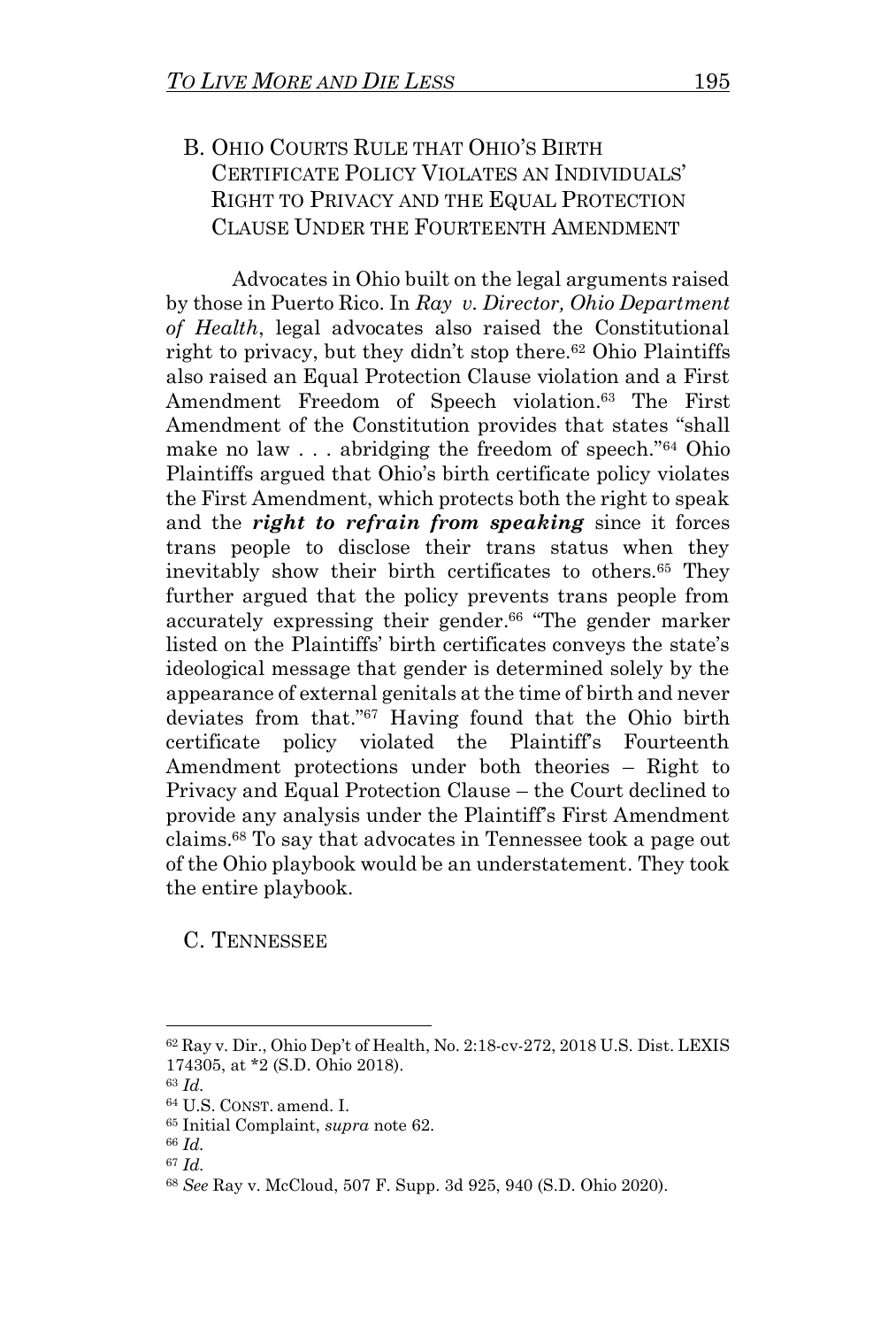While reading the initial complaint filed by Tennessee Plaintiffs, the adage comes to mind, "don't reinvent the wheel." Not only do Tennessee Plaintiffs raise the same constitutional violations that the plaintiffs raised in Ohio, but they do so using nearly identical language.<sup>69</sup> The District Court in Ohio found that the State's policy prohibiting trans people from correcting their gender marker violated the Due Process Clause and the Equal Protection Clause.<sup>70</sup> Considering both states are in the same Federal Circuit, Tennessee's judges will likely view the issue similarly.

This paper will analyze the strengths and weaknesses of the Plaintiffs' claims under the Equal Protection Clause of the Fourteenth Amendment.

The Fourteenth Amendment of the United States Constitution states, in pertinent part, "[N]o State shall make or enforce any law which shall…deny to any person within its jurisdiction the equal protection of the laws."<sup>71</sup> To be successful in an Equal Protection claim, Plaintiffs must prove that they are being treated differently than similarly situated people.<sup>72</sup> Once Plaintiffs establish a difference in treatment, the Court must determine what level of scrutiny to apply.<sup>73</sup> There is strong evidence to prove that Tennessee treats trans people born in Tennessee differently than cisgender people. The birth certificate policy explicitly prohibits trans people from correcting their gender markers, whereas cisgender people can correct theirs.<sup>74</sup> Additionally, adoptive parents are permitted to change their children's birth certificates to reflect their new parentage.<sup>75</sup> In essence, the State issues Trans people unalterable birth certificates while allowing cisgender people to alter theirs. Thus, much of the advocacy wiggle room exists in determining what level of scrutiny to apply.

What is a level of scrutiny? Well, there are three of them: Rational basis, intermediate scrutiny, and strict

<sup>69</sup> Initial Complaint, *supra* note 62.

<sup>70</sup> *Ray*, 507 F. Supp. 3d at 940.

<sup>71</sup> U.S. CONST. amend. XIV.

<sup>72</sup> *Ray*, 507 F. Supp. 3d at 935.

<sup>73</sup> *Id.*

<sup>74</sup> Complaint for Declaratory and Injunctive Relief, *supra* note 1, at para.

<sup>5;</sup> TENN. CODE ANN. § 68-3-203(d) (2021).

<sup>75</sup> Complaint for Declaratory and Injunctive Relief, *supra* note 1, at para. 68.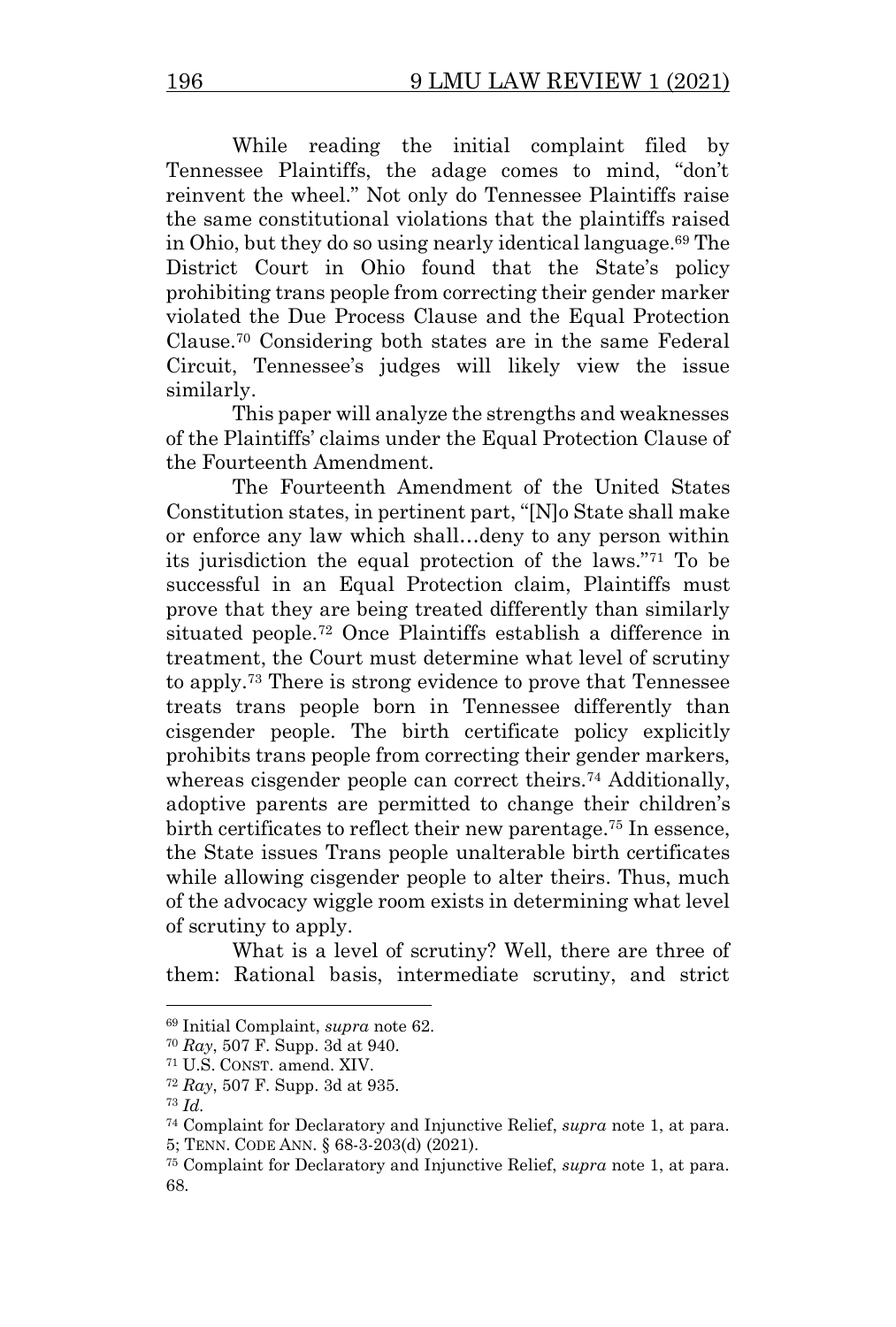scrutiny, and in a nutshell, they are the analytical framework applied to laws to determine whether or not they violate the United States Constitution. Depending on the classification of the affected group or groups, the higher the state's burden to prove that law is constitutional. Unless a "suspect class"<sup>76</sup> is implicated, most classifications are subject to Rational Basis review, which means the classification must be rationally related to a legitimate state purpose.<sup>77</sup> Historically, neither the Sixth Circuit nor the Supreme Court has explicitly acknowledged Trans people as a suspect class.<sup>78</sup> Thus, the default level of scrutiny, rational basis, would apply. However, courts do have the ability to find that a person belongs to a "discrete and insular minority." Courts will look at a variety of factors: whether the person has an inherent trait, whether the person has a highly visible trait, whether the person is part of a class that has been disadvantaged historically, and whether the person is part of a group that has historically lacked effective representation in the political process. Plaintiffs assert that courts should classify trans people as a "discrete and insular minority" and argue that intermediate scrutiny should apply.<sup>79</sup> If the Court is persuaded and applies intermediate scrutiny, the State must prove that their birth certificate policy is substantially related to an important government interest.<sup>80</sup> There is an additional argument that although Bostock arose within a different context, the Supreme Court's interpretation of Title VII's "on the basis of sex" to include LGBT individuals is a persuasive indication that intermediate scrutiny should apply because it has historically applied in sex-based classification.<sup>81</sup>

What is the government's interest in denying trans people the ability to correct their gender marker? It's difficult to distinguish Tennessee's legal argument because a

<sup>77</sup> Ray, 507 F. Supp. 3d at 936.

<sup>76</sup> Under Equal Protection, when a statute discriminates against an individual based on a suspect classification, that statute will be subject to either strict scrutiny or intermediate scrutiny. There are four generally agreed-upon suspect classifications: race, religion, national origin, and alienage. However, this is not an inclusive list.

<sup>78</sup> *Id.*

<sup>79</sup> Complaint for Declaratory and Injunctive Relief, *supra* note 1, at para. 190.

<sup>80</sup> *Ray*, 507 F. Supp. 3d at 936.

<sup>81</sup> Bostock v. Clayton Cty., 140 S.Ct. 1731 (2020).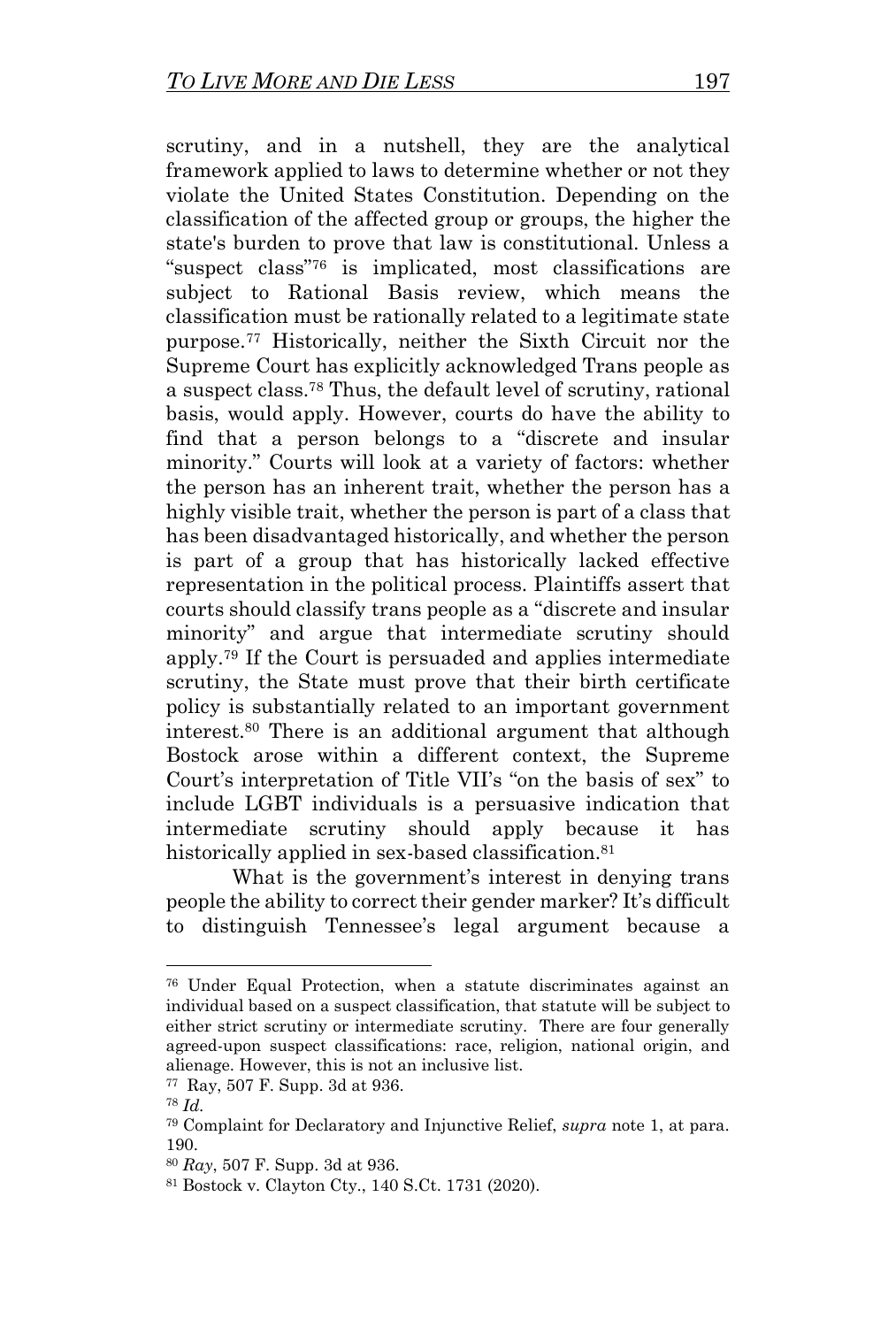Protective Order is in place, and the pending Motion to Dismiss is irretrievable. <sup>81</sup> However, the State will assert that it has an important interest in maintaining accurate records, an argument raised by Ohio.<sup>82</sup> Accurate records are undoubtedly important, but the fact that the State permits cisgender people to correct their gender marker and name weakens the State's argument.<sup>83</sup> There is a strong likelihood that courts will find any argument asserted by the State to be little more than an attempt to shroud blatant discrimination of trans people; thus, TENN. CODE ANN. § 68- 3-203(d) would not survive rational basis review, let alone intermediate scrutiny.

#### IV. LAWYERING STRATEGY

Plaintiffs have made some interesting strategic choices. Two of the named Plaintiffs are proceeding under pseudonyms. This is likely a strategic move that supports their Due Process Clause argument regarding informational privacy. Plaintiff L.G. underwent clinically appropriate medical treatments for her gender dysphoria and took transitional steps to bring her outside appearance in conformity with her gender identity.<sup>84</sup> L.G. also asserts that the public perceives her as the woman she is, and her transgender status is not publicly known, even by most of her co-workers.<sup>85</sup> L.G.'s decision to proceed under pseudonym indicates the importance of informational privacy. Tennessee's birth certificate policy subjects L.G. to involuntary disclosure of her transgender status.

Plaintiffs' attorneys have used narrative in a way that triumphantly examines the invasion of privacy experienced by plaintiffs when forced to disclose their transgender status. "[N]arrative can be an effective tool to reveal the underlying discrimination . . . and to convince courts to 'disrupt' an entrenched social institution."<sup>86</sup> "As

<sup>81</sup> Gore v. Lee, No. 3:19cv328 (M.D. Tenn. filed Apr. 23, 2019.).

<sup>82</sup> *Ray*, 507 F. Supp. 3d at 938.

<sup>83</sup> Complaint for Declaratory and Injunctive Relief, *supra* note 1, at para. 5*.*

<sup>84</sup> *Id.* at para. 132.

<sup>85</sup> *Id.* at para. 133.

<sup>86</sup> Valorie K. Vojdik, *At War: Narrative Tactics in the Citadel and VMI Litigation*, 19 HARV. WOMEN'S L. J. 1, \*2 (1996).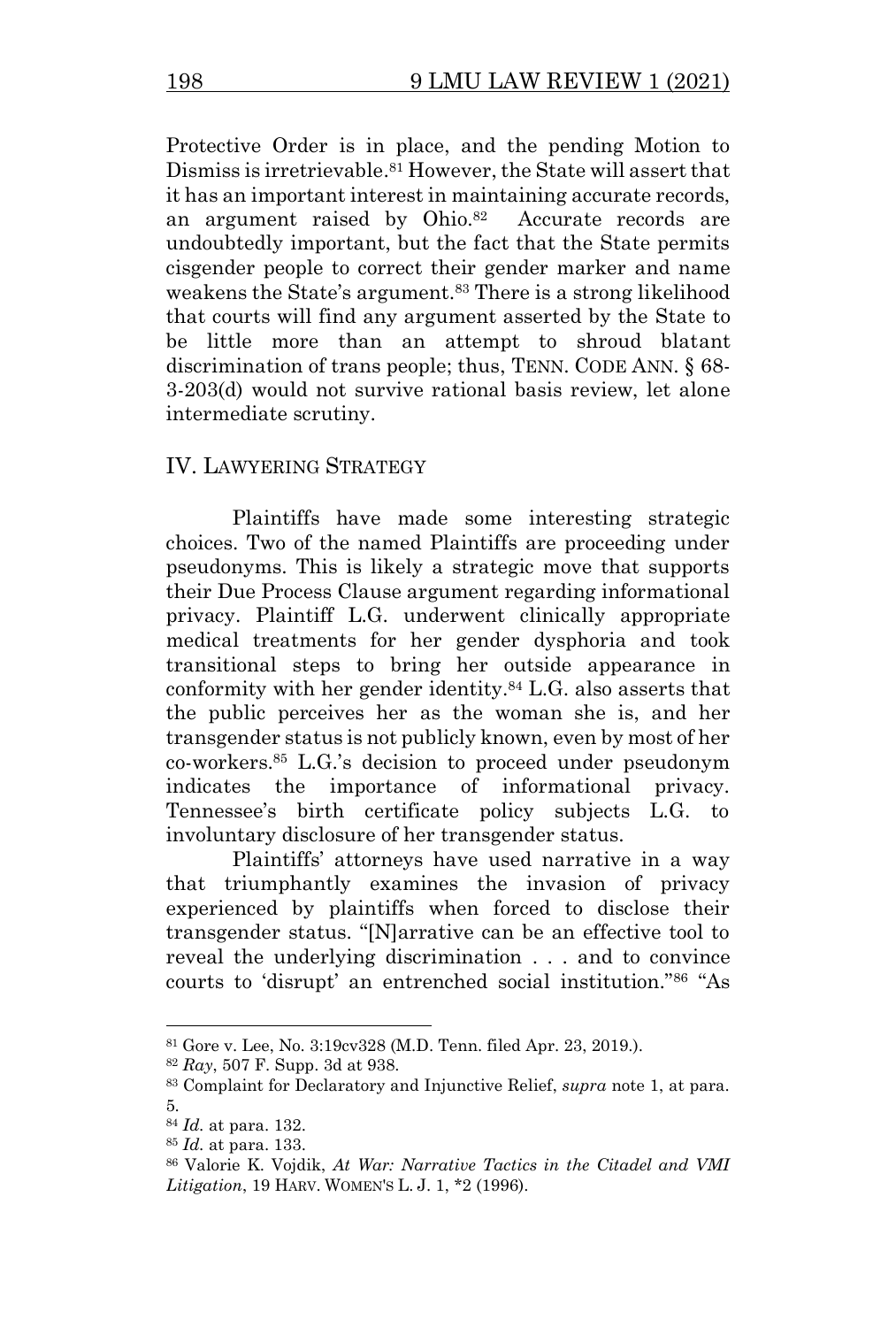Jerome Bruner explains, we organize our experience and our memory of events in our lives primarily in narrative form as stories, excuses, or myths that explain our experience."<sup>87</sup> "Narrative frames experience and provides a means of constructing meaning from events in the world."<sup>88</sup> Drafting the complaint required the attorneys to provide a narrative explaining how Tennessee's birth certificate policy harmed the plaintiffs. For example, in attempts to obtain employment, Ms. Gore has had to provide documentation that inaccurately states her gender, leading to potential employers' deeply personal and invasive questions about her transgender status and transition.<sup>89</sup> "Ms. Gore has also felt dissuaded at times from pursuing employment opportunities because of the scrutiny her birth certificate would cause."<sup>90</sup> Trans people face violence and experience discrimination in nearly every aspect of their lives. The narratives help the reader understand and give meaning to the trans experience.

#### V. LESSONS LEARNED

This lawsuit is incredibly significant to civil rights litigation because legislatures regularly target trans people. Even though  $2020$  brought wins in  $Ohio<sup>91</sup>$  and the Supreme Court,  $92$  the fight for trans equality has barely started. Mainstream LGBT civil rights organizations have long neglected the legal needs of trans people in the United States; <sup>93</sup> the result has been a calculated attack on the livelihood of a historically disenfranchised community. Specifically, 2021 is a record year for anti-trans legislation.<sup>94</sup> "Legislation filed this week marks the 80th, 81st, and 82nd

<sup>87</sup> *Id.* at \*21 n. 10 (quoting Jerome Bruner, *The Narrative Construction of Reality*, 18 Crit. Inquiry 1, 4 (1991).

<sup>88</sup> *Id.* at \*21 n. 10 (quoting Jerome Bruner, ACTS OF MEANING, 56 (1992).

<sup>89</sup> Complaint for Declaratory and Injunctive Relief, *supra* note 1, at para. 93.

<sup>90</sup> *Id.*.

<sup>91</sup> *See* Ray v. McCloud, 507 F. Supp. 3d 925, 940 (S.D. Ohio 2020).

<sup>92</sup> *See* Bostock v. Clayton Cty., 140 S.Ct. 1731 (2020).

<sup>93</sup> Gabriel Arkles, et al., *Transgender Issues and the Law: The Role of Lawyers in Trans Liberation: Building a Transformative Movement for Social Change*, 8 SEATTLE J. SOC. JUST. 579 (2010).

<sup>94</sup> Wyatt Ronan, *BREAKING: 2021 Becomes Record Year for Anti-Transgender Legislation*, HUMAN RIGHTS CAMPAIGN (Mar. 13, 2021), https://www.hrc.org/press-releases/breaking-2021-becomes-record-yearfor-anti-transgender-legislation.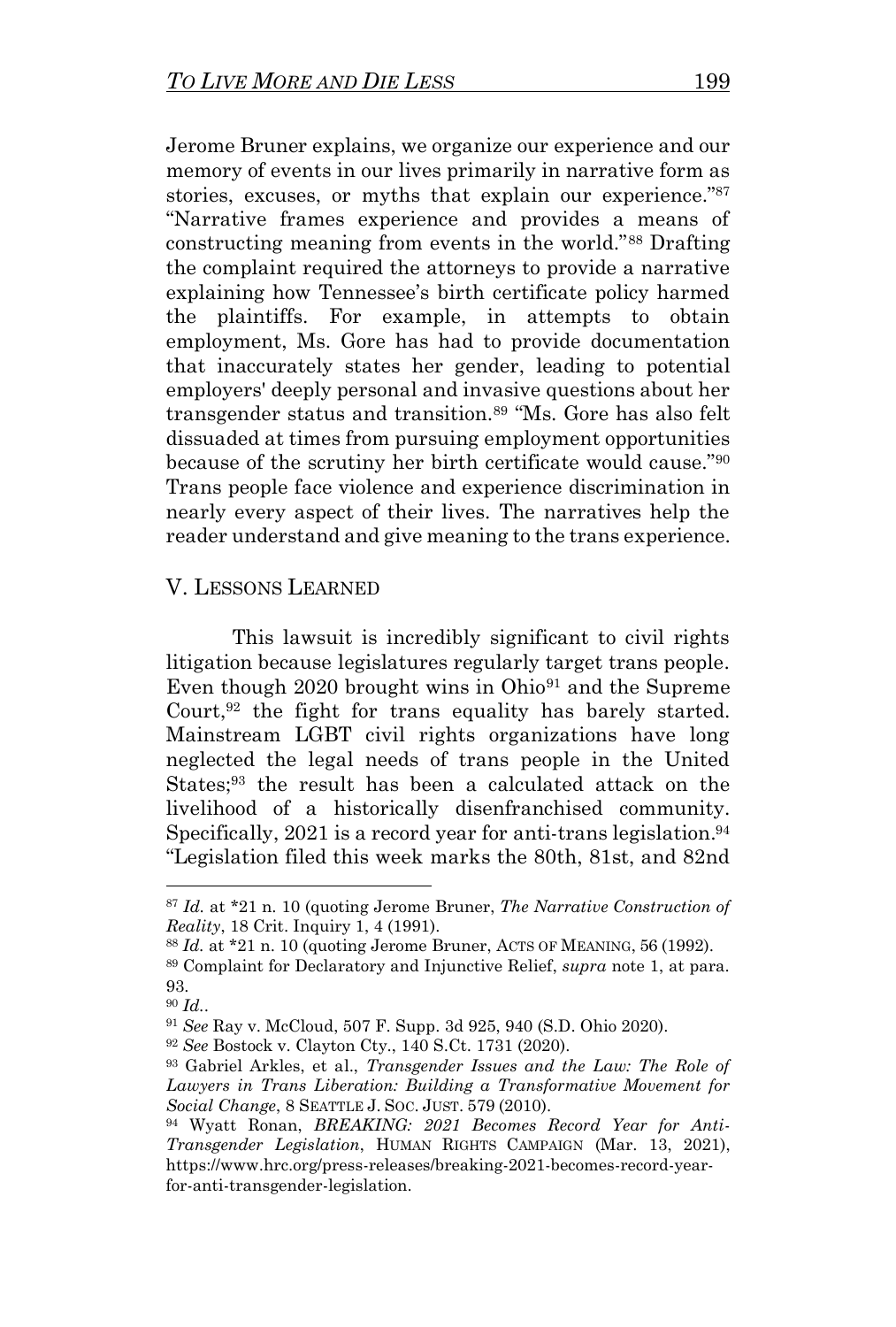anti-transgender bill introduced in the 2021 state legislative session, surpassing the 2020 total of 79 and marking the highest number of anti-transgender bills in history."<sup>95</sup>

Anti-Trans rhetoric isn't a new phenomenon, but it has been brought to the forefront by former President Donald Trump and his political base.<sup>96</sup> Former President Trump's controversial Trans military ban directly attacked former President Barack Obama's promise to Trans individuals that they could serve openly and have access to gender-affirming medical and psychological care.<sup>97</sup> In addition, trans people are continuously being leveraged as political pawns to secure votes in the next general election. Candidates run on platforms dangling the basic human rights of Trans people like carrots on a string as if their value is little more than political fodder.

Trans people face discrimination on all fronts: housing, employment, education. They deal with verbal and physical assaults daily by the general public, and now they are forced to watch their rights debated on the public stage. Trans teens worry that they won't have access to genderconfirming healthcare, correct their birth certificates, and sports teams; many now fear that their immutable traits will be sufficient to shield a healthcare professional from liability if they choose not to provide healthcare.<sup>98</sup> Throughout the history of civil rights movements, social and legal strategies of oppression ambushed groups of minorities. Today, Trans people experience such oppression at increasing rates. Three months into 2021 and the U.S. has surpassed the record for anti-trans legislation. Federal courts continue to lay the groundwork to support stronger trans protections by striking down state-level legislation.

If the Court severs Tennessee's birth certificate policy from the vital statistics statute, legislators will surely draft laws requiring Trans people to receive gender confirmation surgery to correct birth certificate gender markers. Not

transgender-military-policy-goes-effect-n993826.

<sup>95</sup> *Id.*

<sup>96</sup> Hallie Jackson & Courtney Kube, *Trump's controversial transgender military policy goes into effect*, NBC NEWS (Apr. 12, 2019, 11:53 AM), https://www.nbcnews.com/feature/nbc-out/trump-s-controversial-

<sup>97</sup> *Id.*

<sup>98</sup> Dan Levin, *A Clash Across America Over Transgender Rights*, N.Y. TIMES (last updated June, 15 2020), https://www.nytimes.com/ 2020/03/12/us/transgender-youth-legislation.html.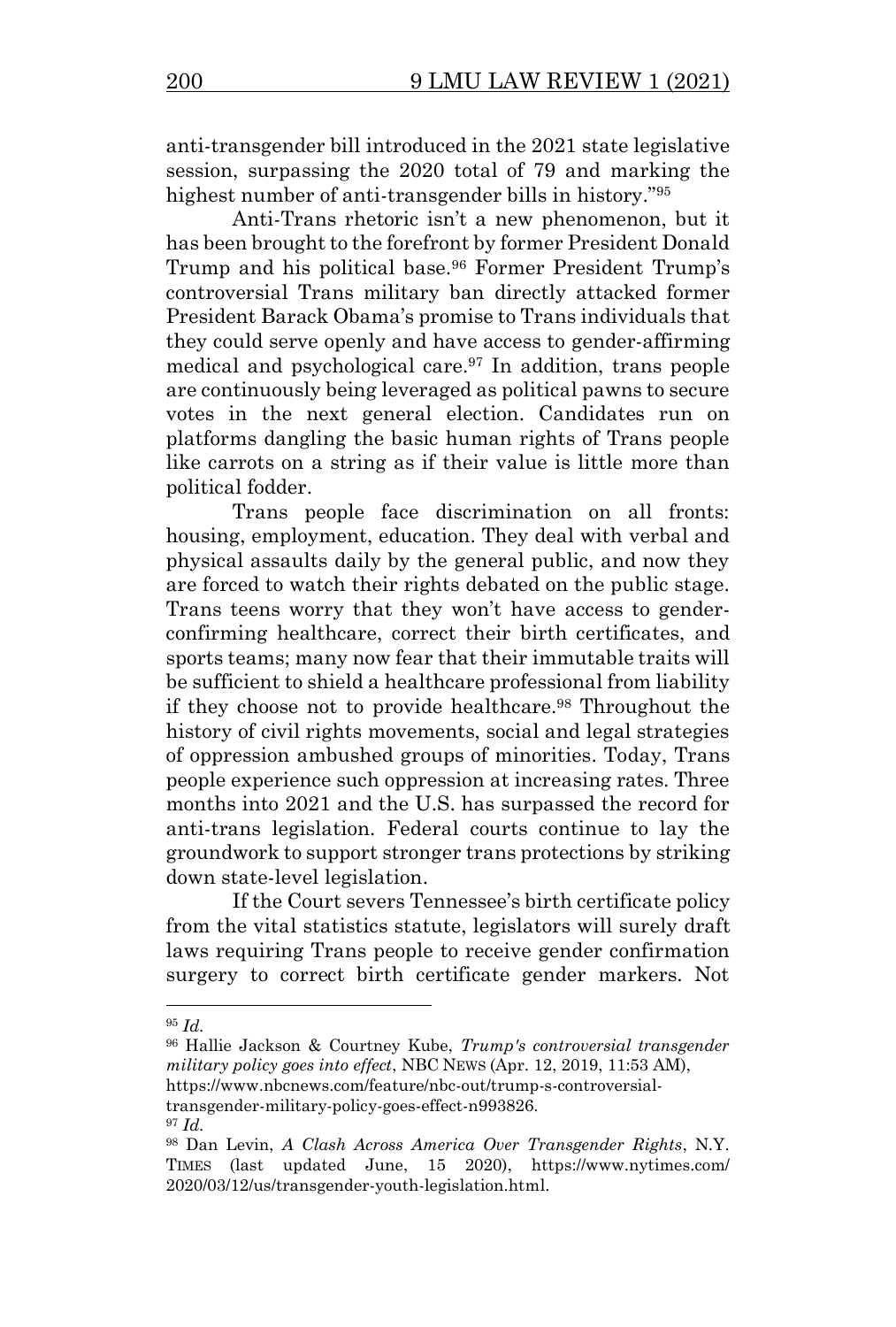because Tennessee has any such substantial interest in ensuring that Trans people's external genitalia matches the majority's perception of the gender binary, but because it's a legislative tactic to burden Trans people's ability to move about and live freely. Thus, the next step is to challenge state laws requiring Trans people to have gender confirmation surgery to change legal documentation. I believe the answer lies in the First Amendment -- Freedom of Expression.

Plaintiffs in Ohio argued that the Ohio policy prevented trans people from accurately expressing their gender: "The gender marker listed on the Plaintiffs' birth certificates conveys the state's ideological message that gender is determined solely by the appearance of external genitals at the time of birth and never deviates from that." 99 Freedom of Speech is a fundamental right enumerated in the Constitution and thus subject to strict scrutiny, meaning states must prove that requiring trans people to get gender confirmation surgery is a narrowly-tailored law in furtherance of a compelling state interest.<sup>100</sup> The Court elected not to address the Ohio Plaintiff's First Amendment Argument. Still, the state interest would be the same, and the Court indicated that the interest wouldn't meet rational basis, let alone strict scrutiny.<sup>101</sup>

The freedom of speech and expression in the First Amendment guarantees the preservation of the LGBT community's right to openly speak and express themselves in ways that agree with their identities.<sup>102</sup> Often, a person's LGBT status is not immediately apparent and they must "speak" – through conduct or expression – to make their status known.<sup>103</sup> This "speech" is indispensable because it empowers LGBT people to affirm their identity and participate equally, and with dignity, in society.<sup>104</sup> "Courts have increasingly applied this principle to government laws

<sup>99</sup> Complaint at para. 128, Ray v. Dir., Ohio Dep't of Health, No. 2:18-cv-00272-MHW-CMV, 2018 WL 1570363 (S.D. Ohio 2018).

<sup>100</sup> Ray v. McCloud, 507 F. Supp. 3d 925, 932 (S.D. Ohio 2020). <sup>101</sup> *Id.* at 940 n.11.

<sup>102</sup> Kara Ingelhart, Jamie Gliksberg & Lee Farnsworth, *LGBT*

*Rights and the Free Speech Clause,* AMERICAN BAR ASSOCIATION (April 14, 2020), https://www.americanbar.org/groups/gpsolo/publications/gp\_solo/ 2020/march-april/lgbt-rights-free-speech-clause/.

<sup>103</sup> Kelly Wessels, *Constitutional Law Chapter: The First Amendment and Expression of Sexual Orientation*, 5 Geo. J. Gender & L. 109 (2004).

<sup>104</sup> Ingelhart, *supra* note 103.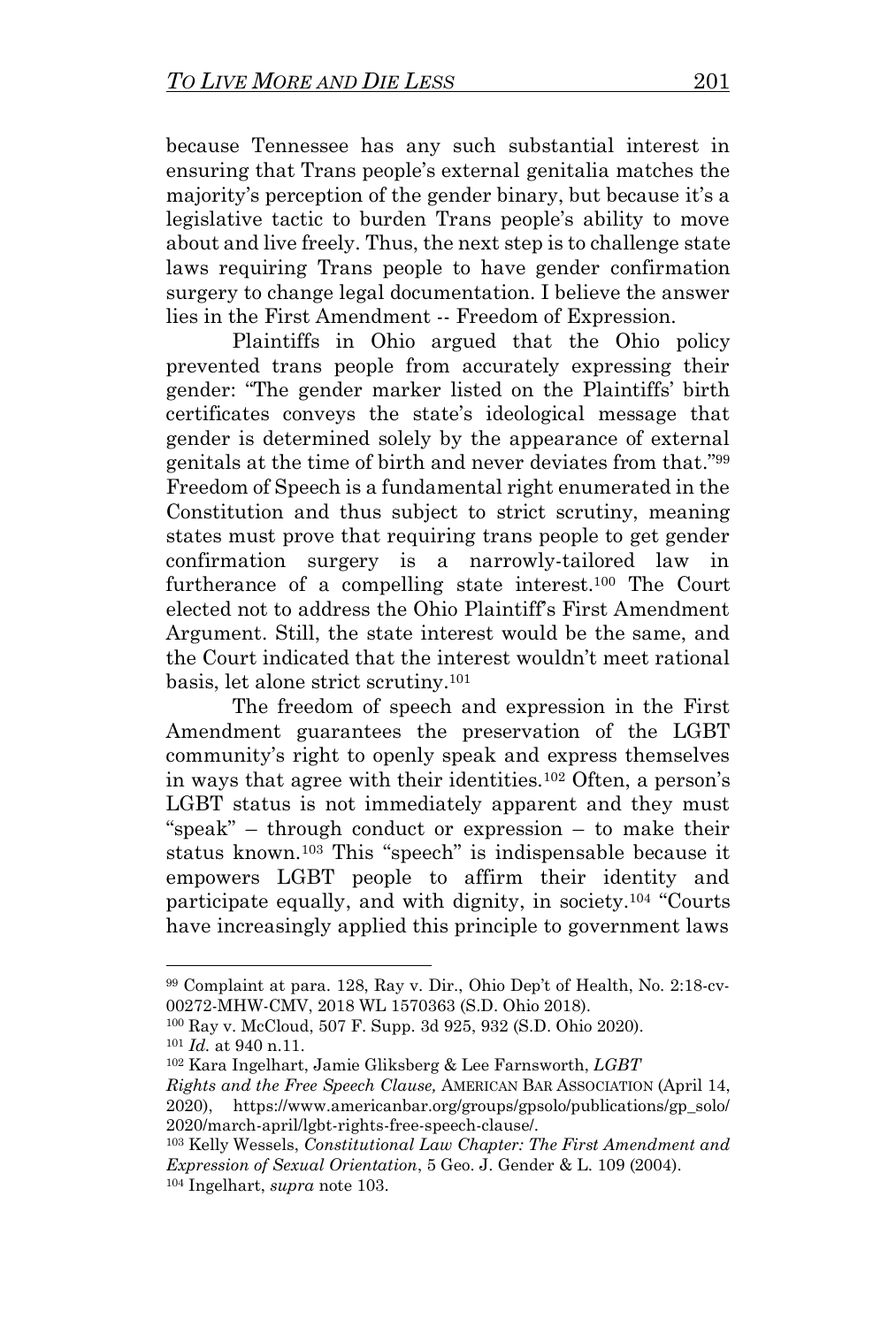and regulations that directly target certain behavior or that have the effect of stifling or discouraging identity-affirming speech or expression."<sup>105</sup> Relying on the freedoms of speech and expression to advance LGBT rights isn't as avant-garde an approach as one might think. First Amendment law was *the* approach to further LGBT rights even before the Fourteenth Amendment's substantive due process and equal protection extended constitutional rights for the LGBT community. <sup>106</sup> But, its use isn't obsolete. Rather, it's an appropriate vessel to challenge laws that restrict a person's autonomy with respect to gender expression and identity. We see this in *Obergefell*. The opinion's opening lines observed that the Constitution protects "a liberty that includes certain specific rights that allow persons, within a lawful realm, to define and express their identity." 107

Trans people are entitled to First Amendment protections with respect to their ability to "freely identify and express their gender in a way that aligns with *their* personal definition."<sup>108</sup> As in *Obergefell*, courts continue to recognize the principles at stake concerning policies that restrict free expression.<sup>109</sup> One recent example of the First Amendment being used to thwart anti-LGBT federal policies is the 2017 policy known colloquially as the trans military ban. A federal lawsuit asserted, among other claims, that the ban was a "violation of service members' First Amendment rights to free speech and expression." <sup>110</sup> In that case, the federal district court issued an injunction, holding "[p]laintiffs were likely to succeed in showing that the transgender military service ban violated the First Amendment for penalizing transgender people for speech that discloses that they are transgender, or conduct consistent with their gender

<sup>105</sup> *Id.*

<sup>106</sup> Jason M. Shepard,*The First Amendment and the Roots of LGBT Rights Law: Censorship in the Early Homphile Era, 1958-1962*, 26 Wm. & Mary J. Race, Gender & Soc. Just. 599, 599 (*see* three landmark decisions by the Supreme Court of the United States: One, Inc. v. Olesen, 355 U.S. 371 (1958); Sunshine Book Co. v. Summerfield, 355 U.S. 372 (1958); Manual Enterprises, Inc. v. Day, 370 U.S. 478 (1962)).

<sup>107</sup> Timothy Zick, *The Dynamic Relationship Between Freedom of Speech and Equality*, 12 Duke J. Const. Law & Pub. Pol'y 13, 14 (quoting Obergefell v. Hodges, 576 U.S. 644 (2015)).

<sup>108</sup> Ingelhart, *supra* note 103.

<sup>109</sup> *Id.*

<sup>110</sup> *Id.*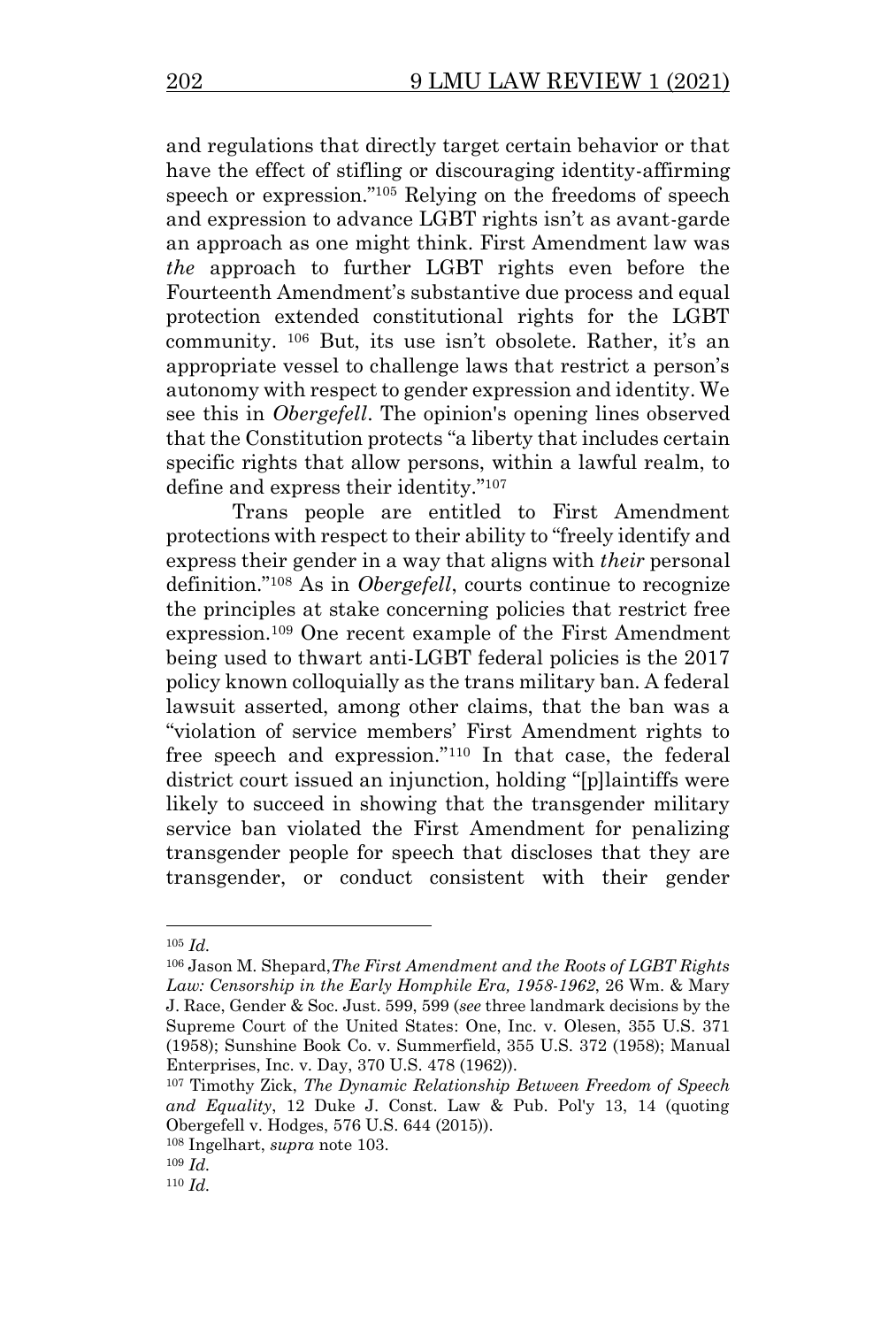identity. . . ." <sup>111</sup> Government regulations that restrict First Amendment protections are subject to the highest level of scrutiny and provide just one more useful tool for fighting against government actions that discriminate against LGBT people.

The First Amendment is a great mechanism to contest state requirements that trans persons undergo gender confirmation surgery to correct the gender marker on their birth certificates. The state's cognizable state interest would not meet the standard required to overcome First Amendment protections. Social constructionist theories of gender establish that dress, appearance, and other behavior communicate the social meaning of gender and should qualify as communicative under the First Amendment.<sup>112</sup> By requiring a trans person to undergo a clinical procedure to correct the gender marker on an ID document, like a birth certificate, the State's interest is suppressing gender nonconformity, violating freedom of speech under the governing *O'Brien* doctrine.<sup>113</sup> "Under *O'Brien*, government regulations of conduct are subject to the First Amendment when the government's interest is related to expression."<sup>114</sup> The "bedrock principle" is that "the government may not prohibit the expression of an idea simply because society finds the idea itself offensive or disagreeable."<sup>115</sup> As discussed in *Texas v. Johnson*, "the state's concerns with flag burning 'blossom only when a person's treatment of the flag communicates some message . . . .'" <sup>116</sup> Similarly, clinical procedure requirements for trans people who want to correct the gender marker on their birth certificates to reflect their gender identity accurately penalize trans people for expressing gender nonconformity. Trans people are trying to live their true lives while constantly facing challenges to their existence. Plaintiffs should not abandon the successful Fourteenth Amendment arguments used in federal courts because of the First Amendment approach. Instead,

<sup>111</sup> *Id.*

<sup>112</sup> Jeffrey Kosbie, *(No) State Interests in Regulating Gender: How Suppression of Gender Nonconformity Violates Freedom of Speech*, 19 WM. & MARY J. OF WOMEN & L. 187, 200-01 (2013).

<sup>113</sup> *See id.* at 192.

<sup>114</sup> *Id.* at 211.

<sup>115</sup> *Id.* at 211 (quoting Tex. v. Johnson, 491 U.S. 397, 414 (1989)).

<sup>116</sup> *Id.* at 211 (quoting *Johnson*, 491 U.S. at 410).